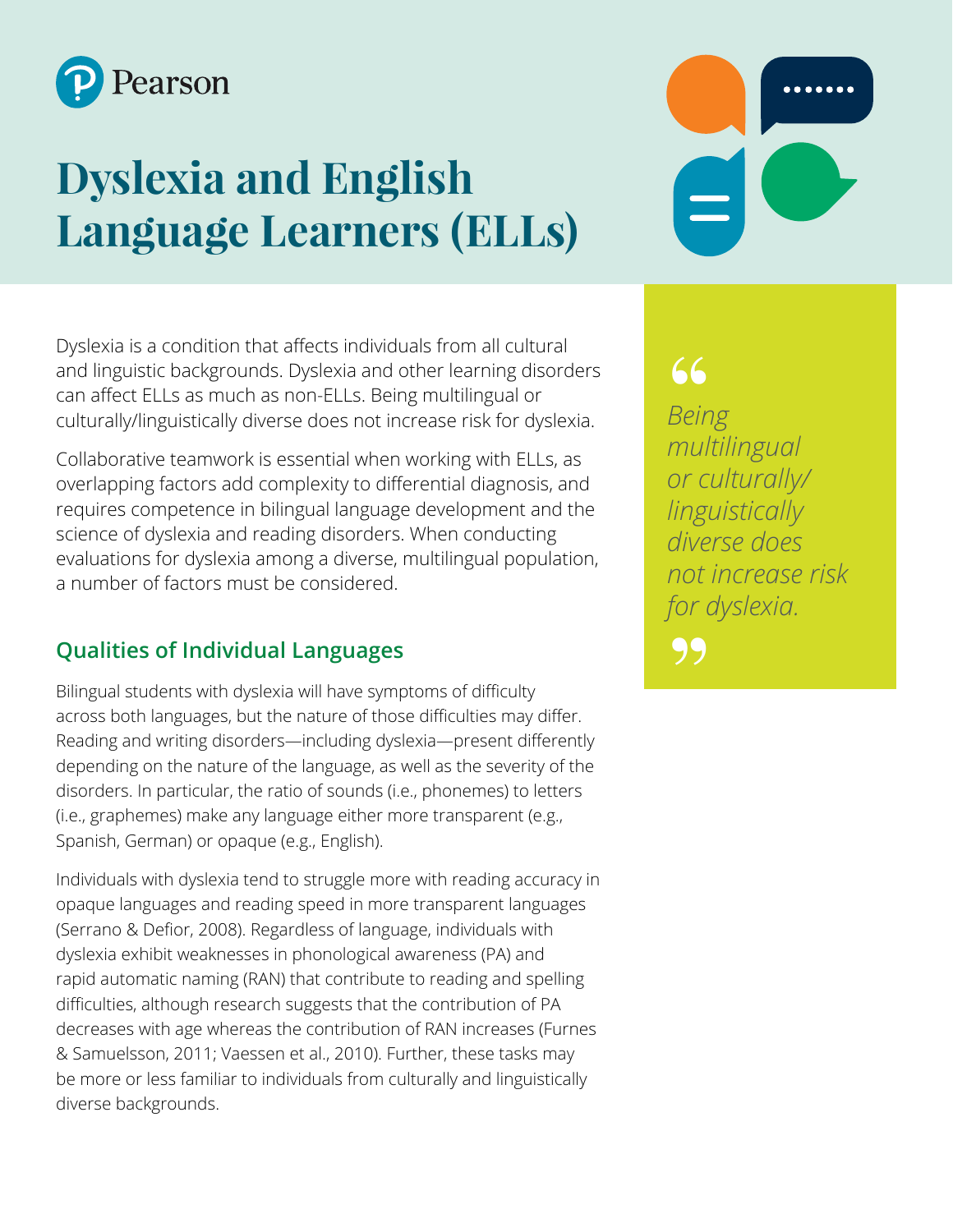

## **English-Dominant Norms**

Dyslexia measures typically include norms that are based on an English-dominant population. For this reason, it can be difficult to interpret results for ELLs or students who are linguistically diverse. For example, using English-dominant dyslexia screeners may result in a higher-than-expected classification rate of risk status for ELLs.

## **Timing of Assessment and Instruction**

For ELLs, the timing of screening or assessment should be based on:

- 1. How long English instruction has occurred, and
- 2. How long the student has been in the UK and in formal education.

The interplay of these factors makes ELLs even more diverse as a population and professionals need to understand educational history affects performance to ensure accurate interpretation of that performance.

## **Decision-Making with a Multi-Expert Team**

Bilingual assessment and subsequent decisionmaking, requires training and collaboration of language and assessment experts with general education staff. Speech-language therapists, school psychologists, educational diagnosticians, and bilingual educators support teachers and administrators by contributing to educational evaluation and decision-making for this population of students, taking into account the ongoing science related to dyslexia in ELLs and developmental patterns and characteristics of language acquisition in the primary language.

*The team evaluates and considers key factors in making evidence-based decisions for next steps.*

| Key risk factors for dyslexia among ELLs include:                                                                                                      |                                                                                                                                                       |
|--------------------------------------------------------------------------------------------------------------------------------------------------------|-------------------------------------------------------------------------------------------------------------------------------------------------------|
| • A profile of strengths and weaknesses that<br>is characteristic of dyslexia within the language<br>of instruction                                    | • A history of reading and spelling difficulties<br>in the language(s) of instruction                                                                 |
| • A history of oral language disorder or delay<br>in the primary language(s)                                                                           | • A family history of dyslexia, or suspected dyslexia based<br>on significant reading/spelling difficulties                                           |
| • A history of reading and spelling difficulties in<br>the student's native language, if the student learned to<br>read/write in their native language | • Overall cognitive ability is not significantly impaired, as<br>measured by a test in the student's dominant language or<br>a nonverbal ability test |
| • Weaknesses in phonological awareness and/or<br>rapid automatic naming, in the primary and<br>secondary languages                                     | • Poor response to intervention                                                                                                                       |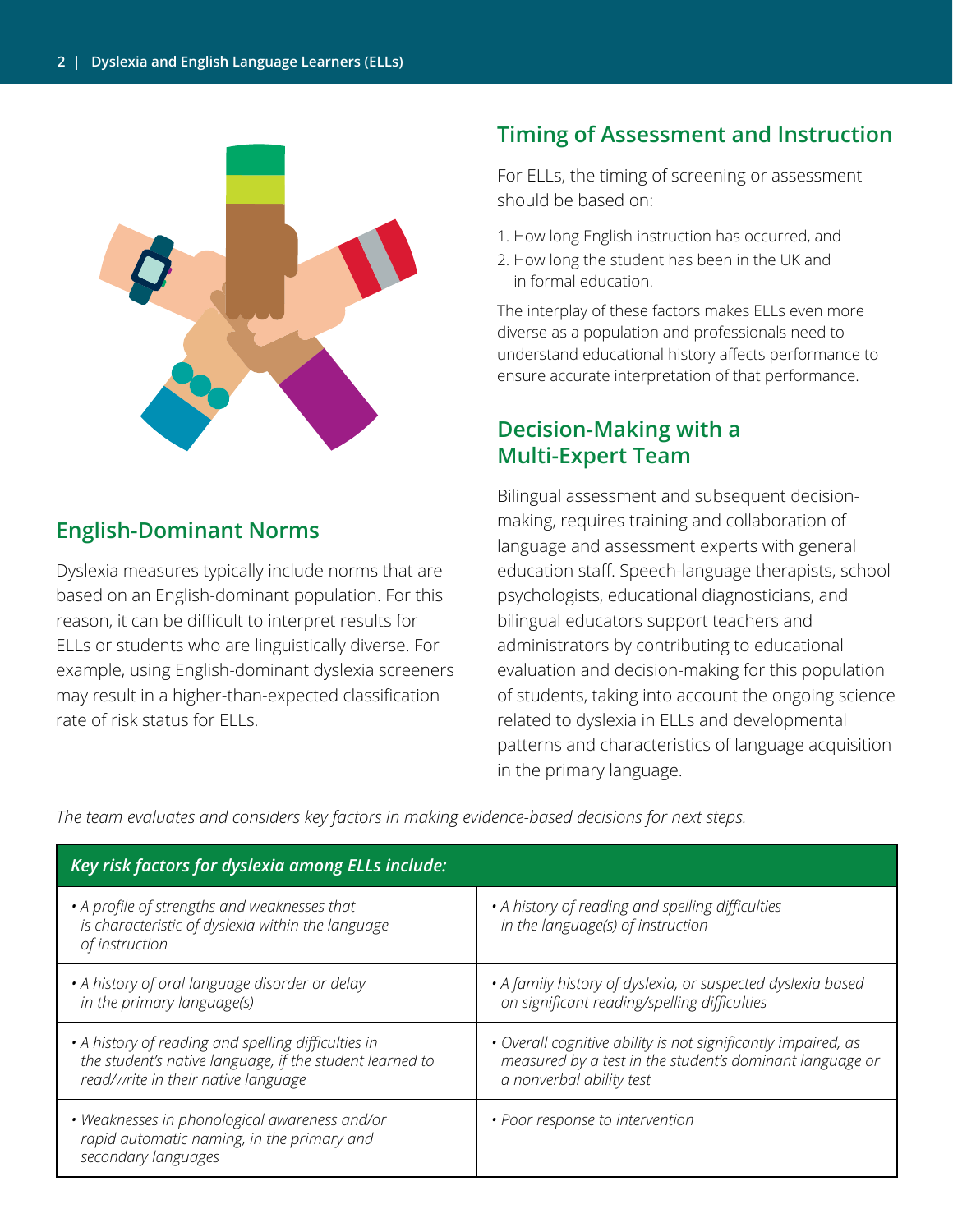

*Any positive screening result, whether a student is classified as ELL or not, should be followed by further assessment measure(s) to establish whether or not the student actually has dyslexia.*

## **Consider the following questions and answers.**

#### **Q. Should ELLs be screened for dyslexia?**

*A. Yes. Dyslexia is not language-specific; further, a screener does not diagnose. The goal of any screener is to sort reliably individuals who are "at risk" vs. those who are "not at risk." Any positive screening result, whether a student who is classified as ELL or not, should be followed by further assessment measure(s) to establish whether or not the student actually has dyslexia. In the case of a student who is an ELL, if dyslexia exists it will present in English and in the student's primary language(s).*

#### **Q. What factors should be considered for ELLs in the context of literacy and dyslexia?**

*A. Coordinated language instruction/intervention supports overall linguistic development. Consolidating all general and bilingual education assessment data, as well as any special education involvement, offers a clearer picture of an ELLs language performance. Key areas to assess include word identification, nonsense word decoding, reading fluency, spelling, a comparison of listening and reading comprehension, and phonological processing (including phonological awareness, phonological memory, and rapid automatic naming).*

### **Q. What might be a strategic process for addressing dyslexia risk for ELLs?**

*A. After universal screening, districts look at the total group of those classified as at risk and address Tier 2/ early intervention needs for all of them immediately. Simultaneously, districts should sort those at risk into subgroups who may need further assessment. ELLs should go into a process to check for dyslexia risk in their primary language. Non-ELLs could be considered for performance-based targeted screening and a more intensive intervention program. Students at risk who also have a family history of dyslexia, if not already identified, should go directly into a diagnostic process. This type of "what's next" follow-up supports a systematic way of handling risk status gathered very quickly and universally. Early intervention and further assessment happen at the same time.*

### **Q. Should assessment of dyslexia risk focus on students' academic performance in their primary or secondary languages?**

*A. Literacy (reading and writing) evaluations should be conducted in the language(s) of instruction. As an example, if a student comes from a bilingual home but has only received instruction in English, then we only assess their literacy skills in English.*